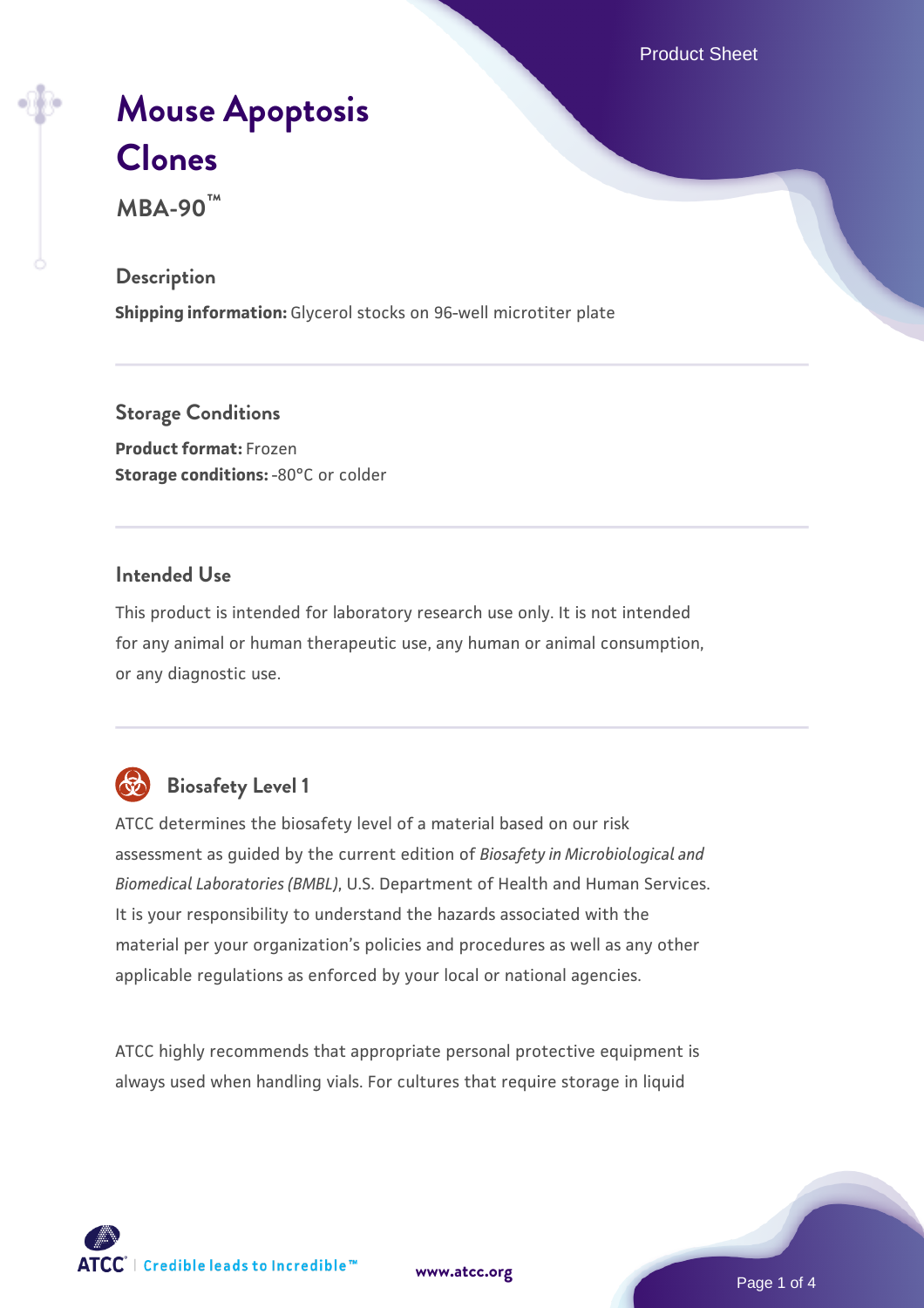#### **[Mouse Apoptosis Clones](https://www.atcc.org/products/mba-90) Product Sheet** Product Sheet **MBA-90**

nitrogen, it is important to note that some vials may leak when submersed in liquid nitrogen and will slowly fill with liquid nitrogen. Upon thawing, the conversion of the liquid nitrogen back to its gas phase may result in the vial exploding or blowing off its cap with dangerous force creating flying debris. Unless necessary, ATCC recommends that these cultures be stored in the vapor phase of liquid nitrogen rather than submersed in liquid nitrogen.

# **Certificate of Analysis**

For batch-specific test results, refer to the applicable certificate of analysis that can be found at www.atcc.org.

## **Material Citation**

If use of this material results in a scientific publication, please cite the material in the following manner: Mouse Apoptosis Clones (ATCC MBA-90)

# **References**

References and other information relating to this material are available at www.atcc.org.

### **Warranty**

The product is provided 'AS IS' and the viability of ATCC® products is warranted for 30 days from the date of shipment, provided that the customer has stored and handled the product according to the information

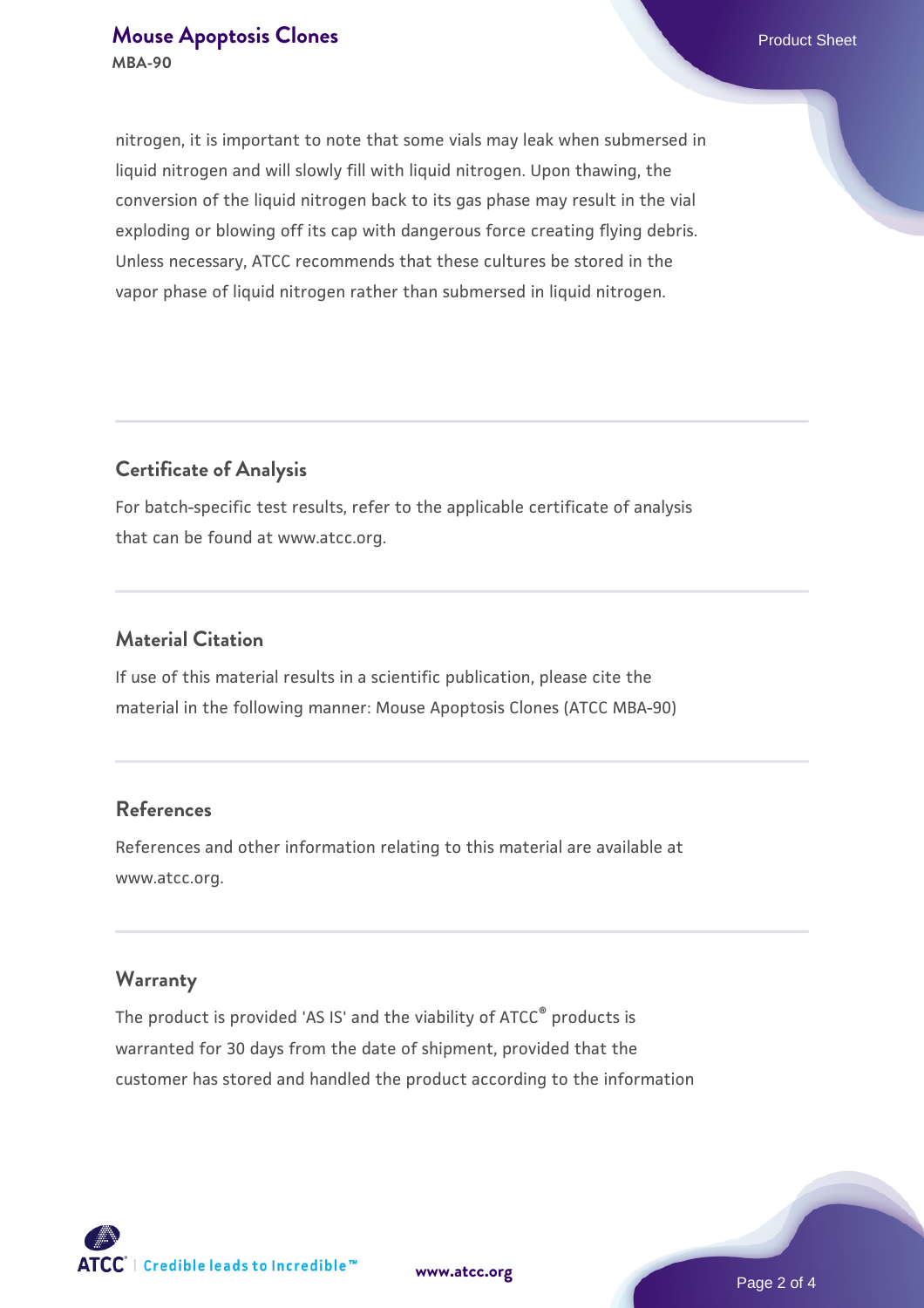#### **[Mouse Apoptosis Clones](https://www.atcc.org/products/mba-90) Product Sheet Product Sheet MBA-90**

included on the product information sheet, website, and Certificate of Analysis. For living cultures, ATCC lists the media formulation and reagents that have been found to be effective for the product. While other unspecified media and reagents may also produce satisfactory results, a change in the ATCC and/or depositor-recommended protocols may affect the recovery, growth, and/or function of the product. If an alternative medium formulation or reagent is used, the ATCC warranty for viability is no longer valid. Except as expressly set forth herein, no other warranties of any kind are provided, express or implied, including, but not limited to, any implied warranties of merchantability, fitness for a particular purpose, manufacture according to cGMP standards, typicality, safety, accuracy, and/or noninfringement.

#### **Disclaimers**

This product is intended for laboratory research use only. It is not intended for any animal or human therapeutic use, any human or animal consumption, or any diagnostic use. Any proposed commercial use is prohibited without a license from ATCC.

While ATCC uses reasonable efforts to include accurate and up-to-date information on this product sheet, ATCC makes no warranties or representations as to its accuracy. Citations from scientific literature and patents are provided for informational purposes only. ATCC does not warrant that such information has been confirmed to be accurate or complete and the customer bears the sole responsibility of confirming the accuracy and completeness of any such information.

This product is sent on the condition that the customer is responsible for and assumes all risk and responsibility in connection with the receipt, handling, storage, disposal, and use of the ATCC product including without limitation taking all appropriate safety and handling precautions to minimize health or environmental risk. As a condition of receiving the material, the customer agrees that any activity undertaken with the ATCC product and any progeny or modifications will be conducted in compliance with all applicable laws,